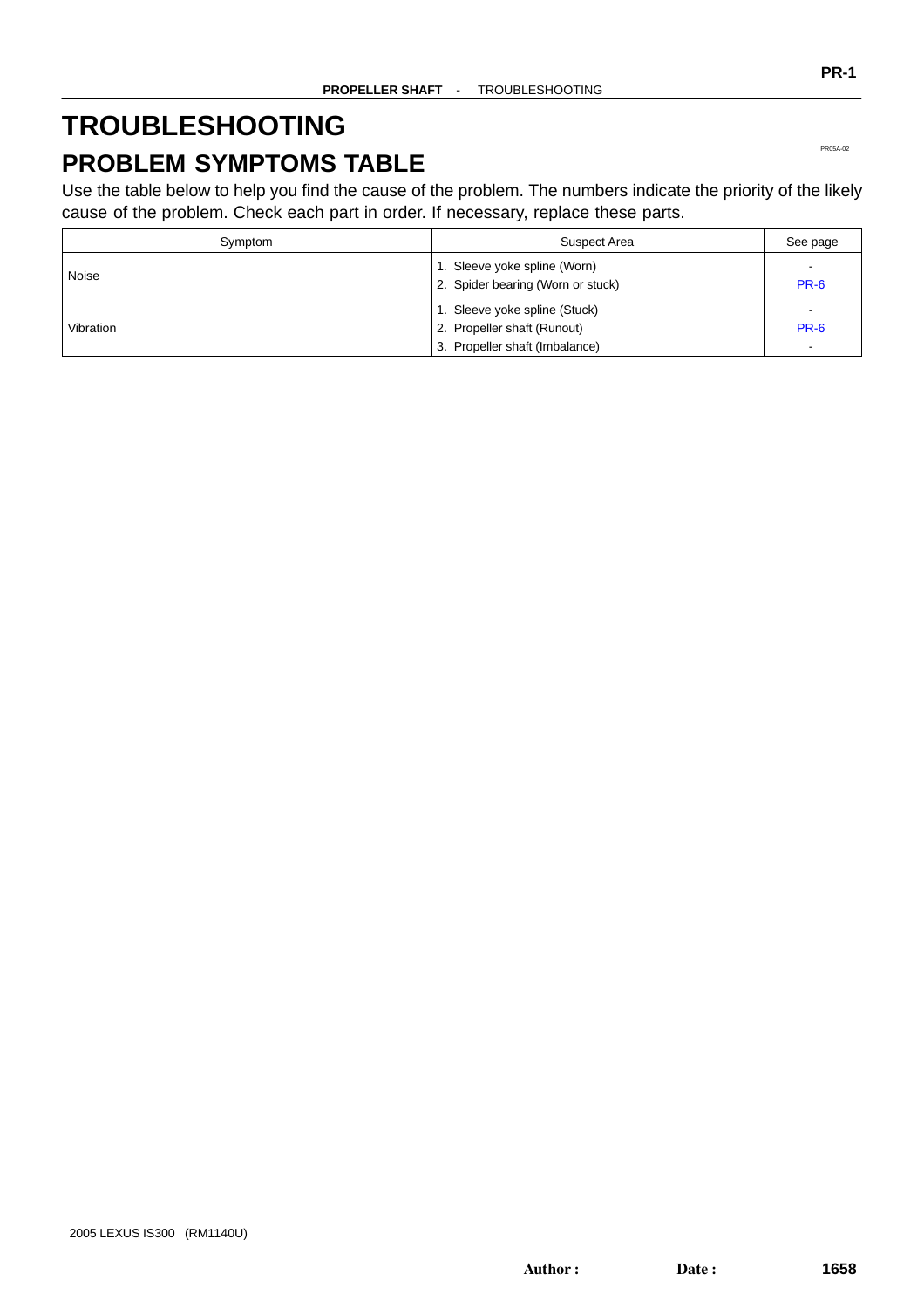## **PROPELLER SHAFT ASSEMBLY COMPONENTS**



PR05B-04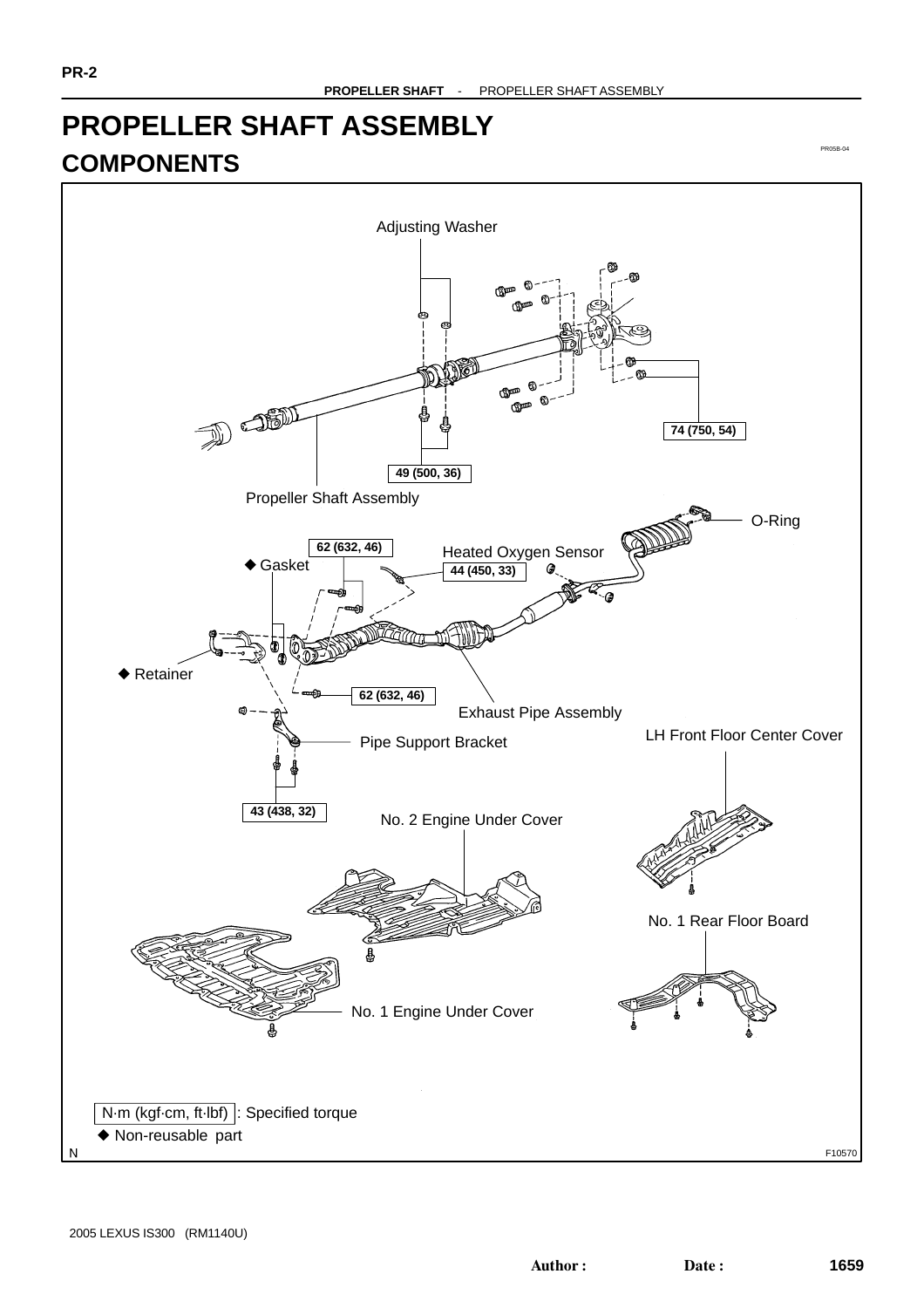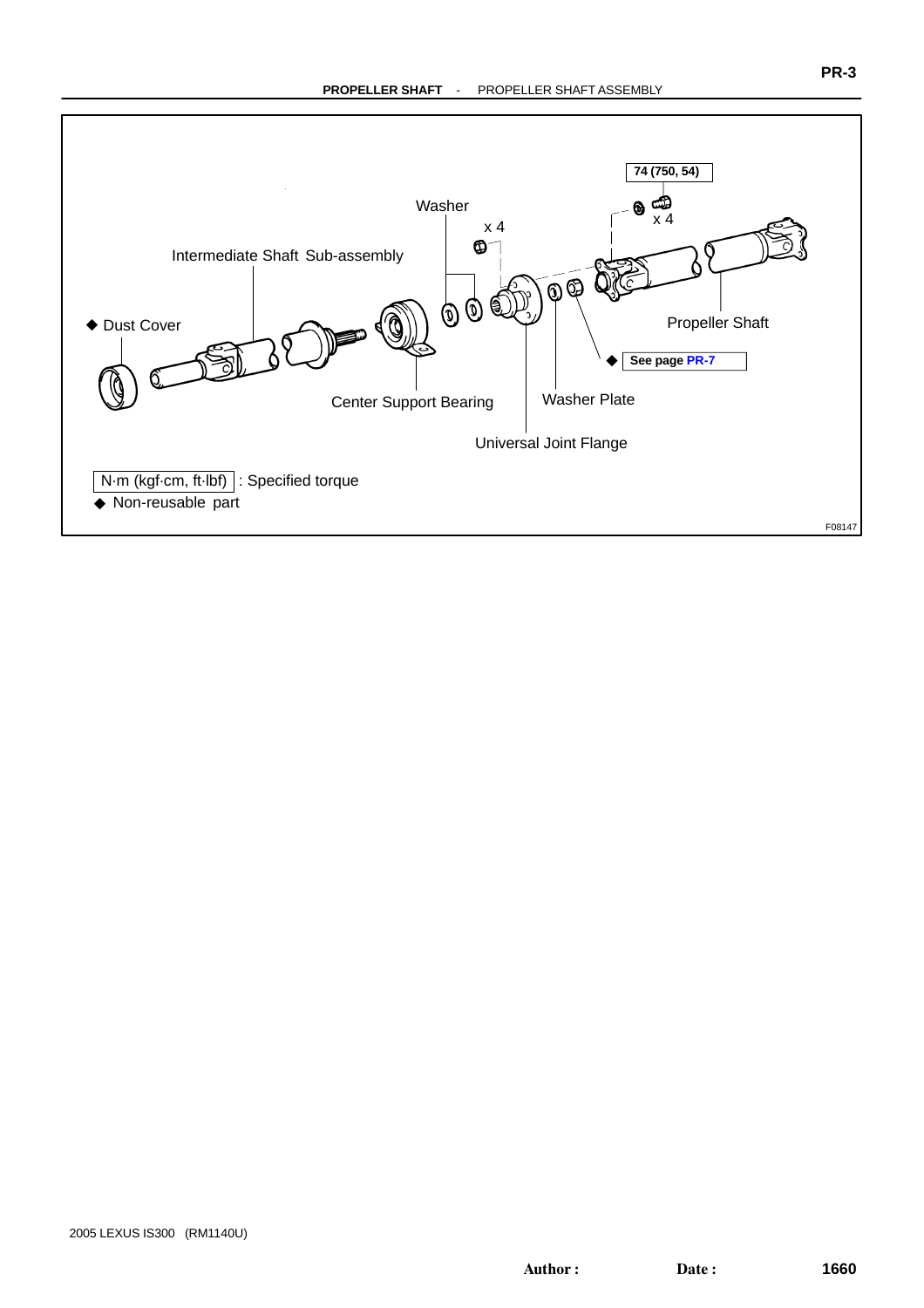## **REMOVAL**

**1. REMOVE NO. 1 AND NO. 2 ENGINE UNDER COVERS**

PR05C-02

- **2. REMOVE LH FRONT FLOOR CENTER COVER**
- **3. REMOVE NO. 1 REAR FLOOR BOARD**
- **4. REMOVE EXHAUST PIPE ASSEMBLY**
- (a) Disconnect the heated oxygen sensor.
- (b) Remove the 5 bolts, pipe support bracket, retainer and nut from the exhaust manifold.
- (c) Disconnect the exhaust pipe assembly from the 4 Orings.
- (d) Remove the exhaust pipe assembly.
- (e) Remove the 2 gaskets from exhaust pipe assembly.



# $\sqrt{a}$ **Matchmarks** F08148



(e) Install SST in the transmission to prevent oil leakage. SST 09325-20010

- 
- **5. REMOVE PROPELLER SHAFT**
- (a) Remove the 2 center support bearing set bolts and adjusting washers.

#### HINT:

Production vehicles are not equipped with adjusting washers. **NOTICE:**

**When removing the set bolts, support the center support bearing by hand so that the transmission and intermediate shaft, and propeller shaft and differential, remain in a straight line.**

- (b) Place matchmarks on the differential companion flange and propeller shaft.
- (c) Remove the 4 bolts, washers and nuts.
- (d) Pull the yoke from the transmission.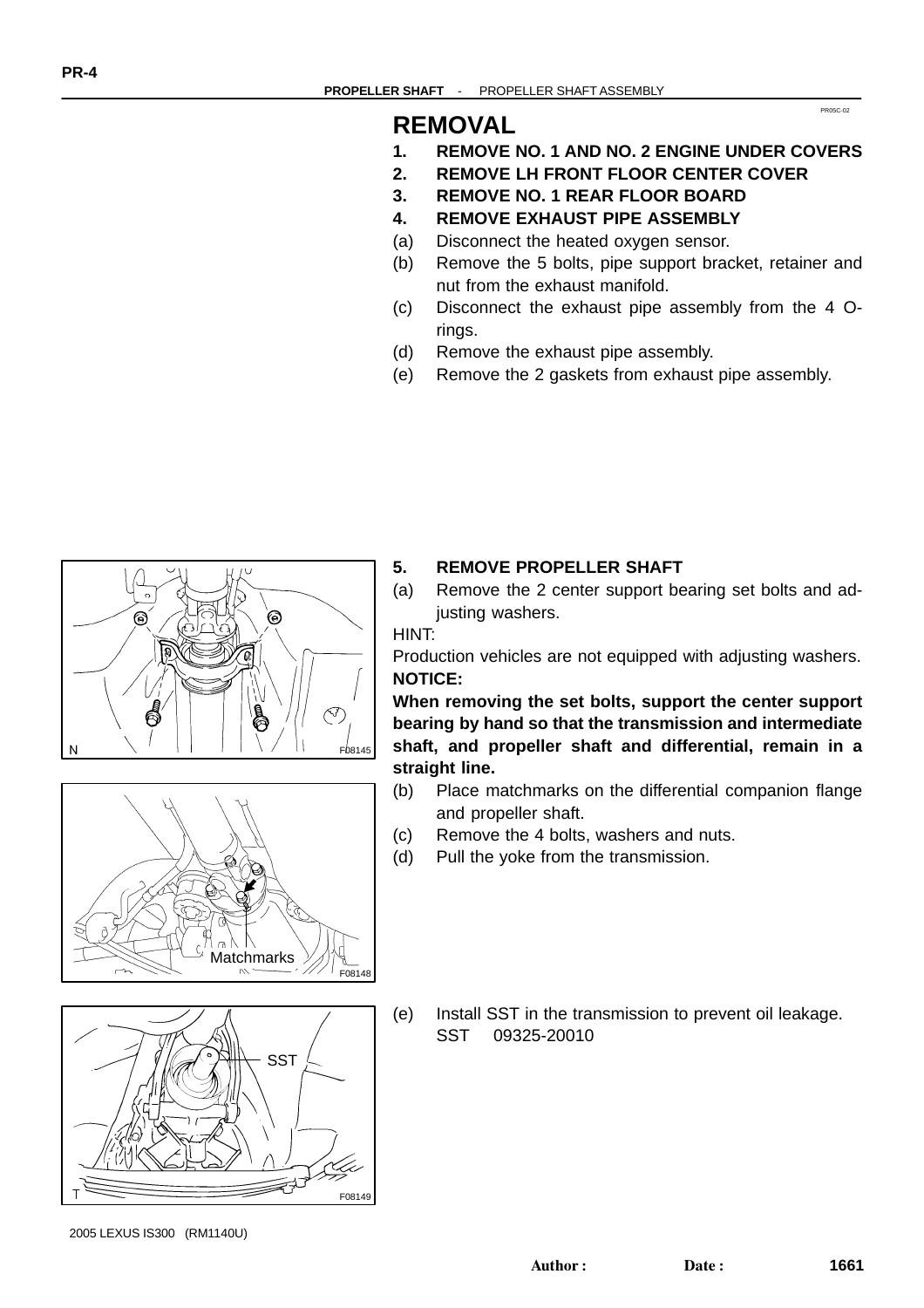

## **DISASSEMBLY DISASSEMBLE PROPELLER SHAFT**

- (a) Place matchmarks on the universal joint flange and propeller shaft flange.
- (b) Remove the 4 bolts, washers and nuts.
- (c) Separate the intermediate shaft and propeller shaft.

PR05D-01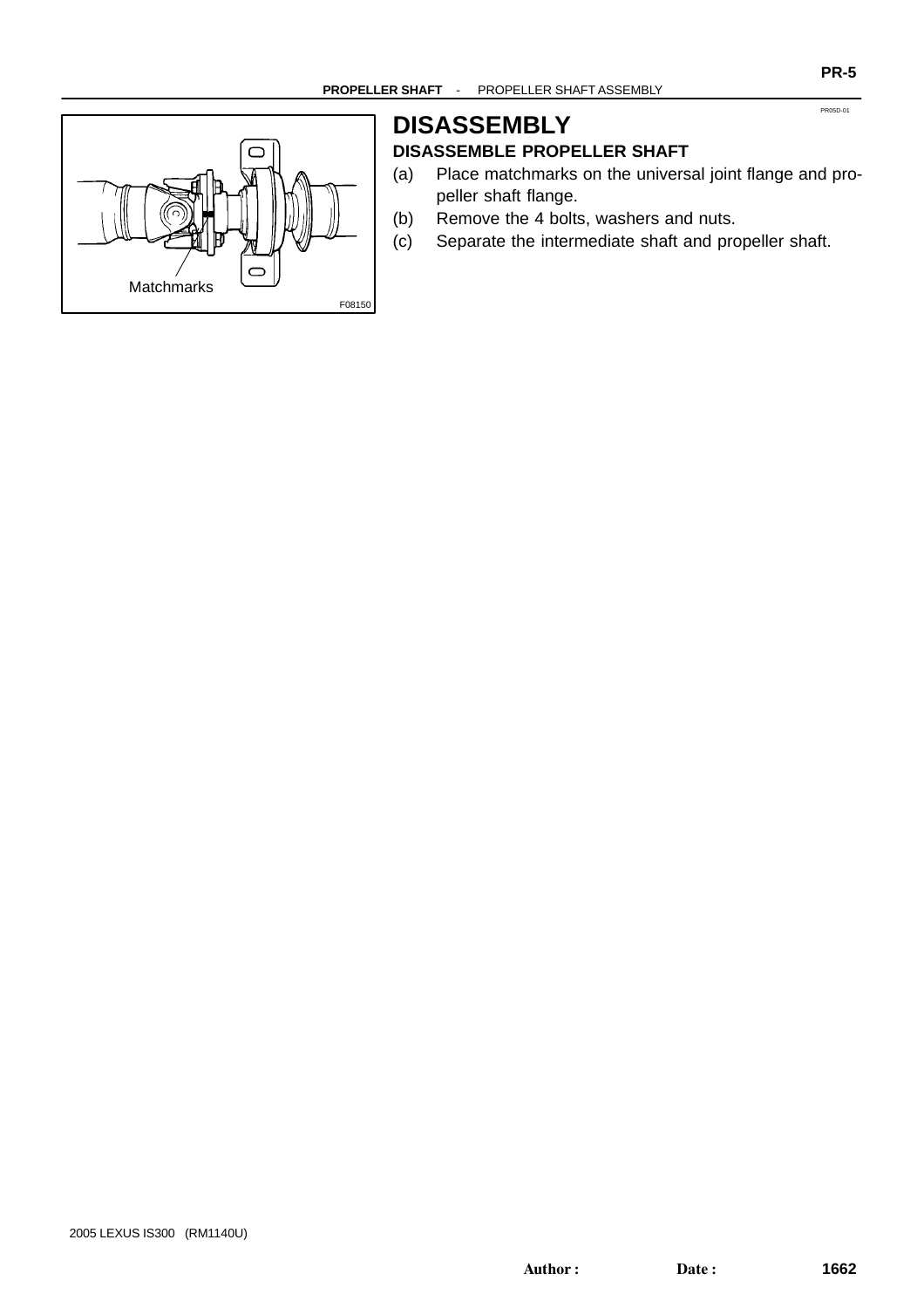PR05E-01



## **INSPECTION**

## **1. INSPECT RUNOUT OF INTERMEDIATE SHAFT**

Using a dial indicator, inspect the intermediate shaft runout. **Maximum runout: 0.8 mm (0.031 in.)**

If the runout is greater than the maximum, replace the intermediate shaft sub-assembly.



## **2. INSPECT RUNOUT OF PROPELLER SHAFT**

Using a dial indicator, inspect the propeller shaft runout. **Maximum runout: 0.8 mm (0.031 in.)**

If the runout is greater than the maximum, replace the propeller shaft assembly.



## **3. INSPECT SPIDER BEARING**

(a) Check if the spider bearing rotates smoothly.

(b) Check if there any play in the spider bearing.

If necessary, replace the propeller shaft assembly or intermediate shaft sub-assembly.



## **4. INSPECT CENTER SUPPORT BEARING**

(a) Check if the bearing turns smoothly.

(b) Check for crack in or damage to the cushion.

If the center support bearing is damaged, worn or does not turn smoothly, replace it.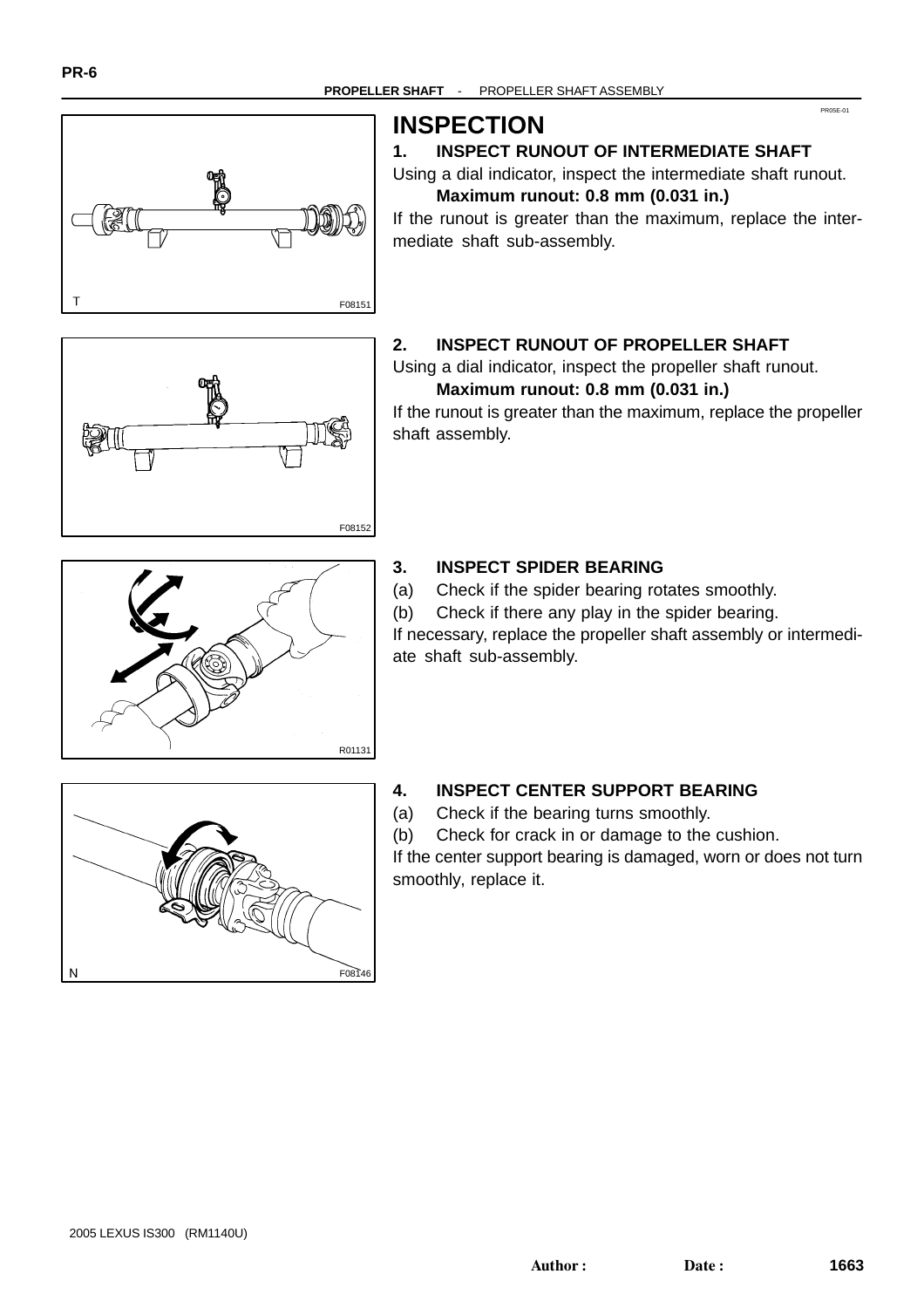## **REPLACEMENT**

## **NOTICE:**

**Be careful not to grip the propeller shaft tube too tightly in the vise as will cause deformation.**

- **1. REPLACE CENTER SUPPORT BEARING**
- (a) Using a chisel and hammer, unstake the staked part of the nut.
- (b) Mount the intermediate shaft sub-assembly in a vise.
- (c) Using SST to hold the universal joint flange, remove the nut.

SST 09930-00021

- (d) Remove the washer plate.
- (e) Place matchmarks on the universal joint flange and intermediate shaft.

- (f) Using SST, remove the universal joint flange.
	- SST 09950-4001 1 (09951-04020, 09952-04010, 09953-04030, 09954-04010, 09955-04061, 09957-04010, 09958-04011)
- (g) Remove the 2 washers.
- (h) Remove the center support bearing.



Install the center support bearing in the direction, as shown.

(j) Install the 2 washers.







2005 LEXUS IS300 (RM1140U)

**PR-7**

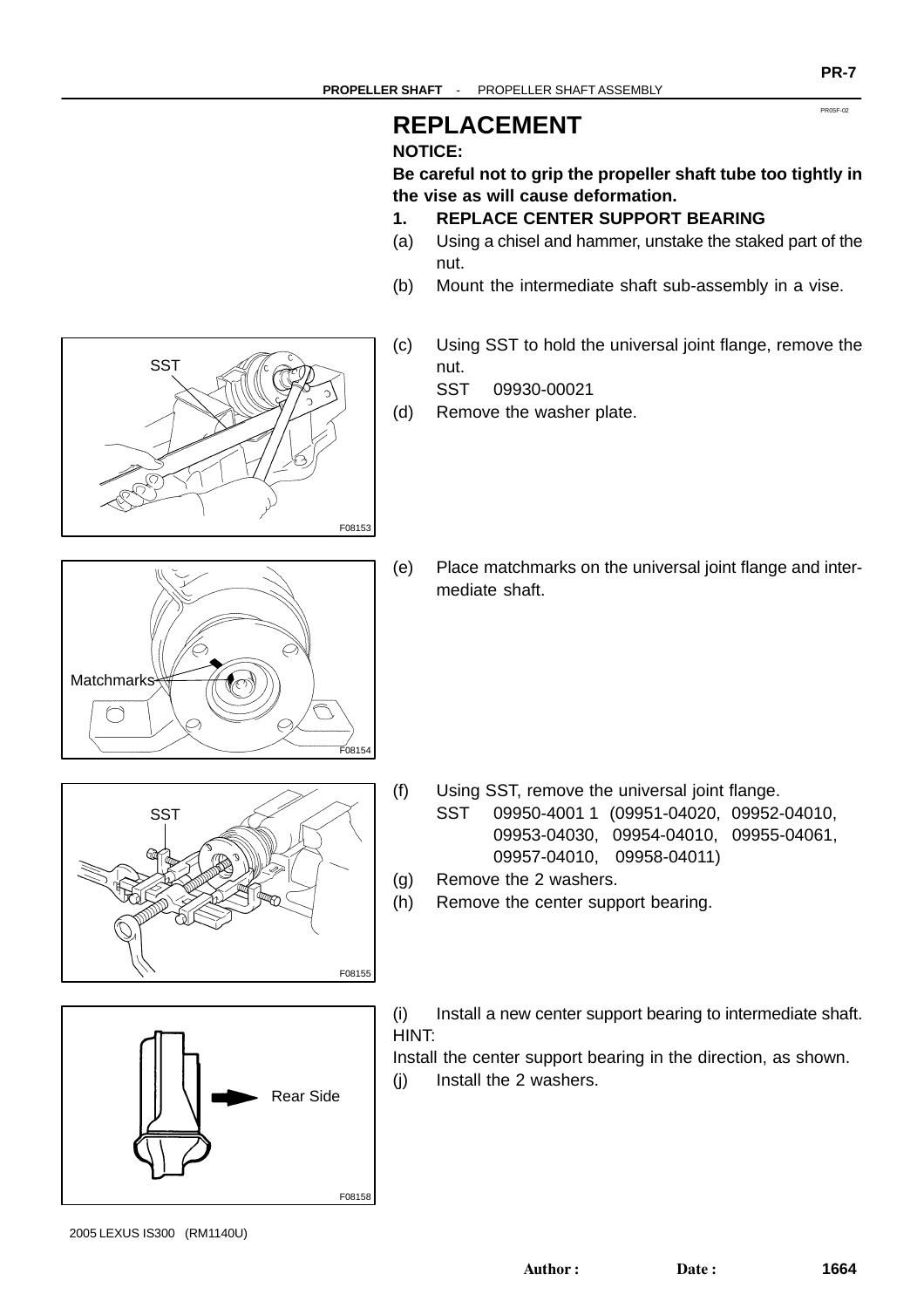

(k) Align the matchmarks on the universal joint flange and intermediate shaft, and install the universal joint flange. HINT:

If replacing either the center flange or intermediate shaft, reassemble them so that the front yoke of the intermediate shaft and the rear yoke of the propeller shaft are facing in the same direction.

- (l) Install the washer plate.
- (m) Using SST to hold the flange, install a new nut. SST 09330-00021 **Torque: 181 N·m (1,850 kgf·cm, 134 ft·lbf)**
- (n) Loosen the nut.
- (o) Torque the nut again. **Torque: 69 N·m (700 kgf·cm, 51 ft·lbf)**
- (p) Using a chisel and hammer, stake the nut.

#### **2. REPLACE DUST COVER**

- (a) Mount the intermediate shaft sub-assembly in a vise.
- (b) Using a screwdriver and hammer, remove the dust cover.



(c) Using SST and press, install a new dust cover. SST 09316-6001 1 (09316-00011)



**SST** 

R01133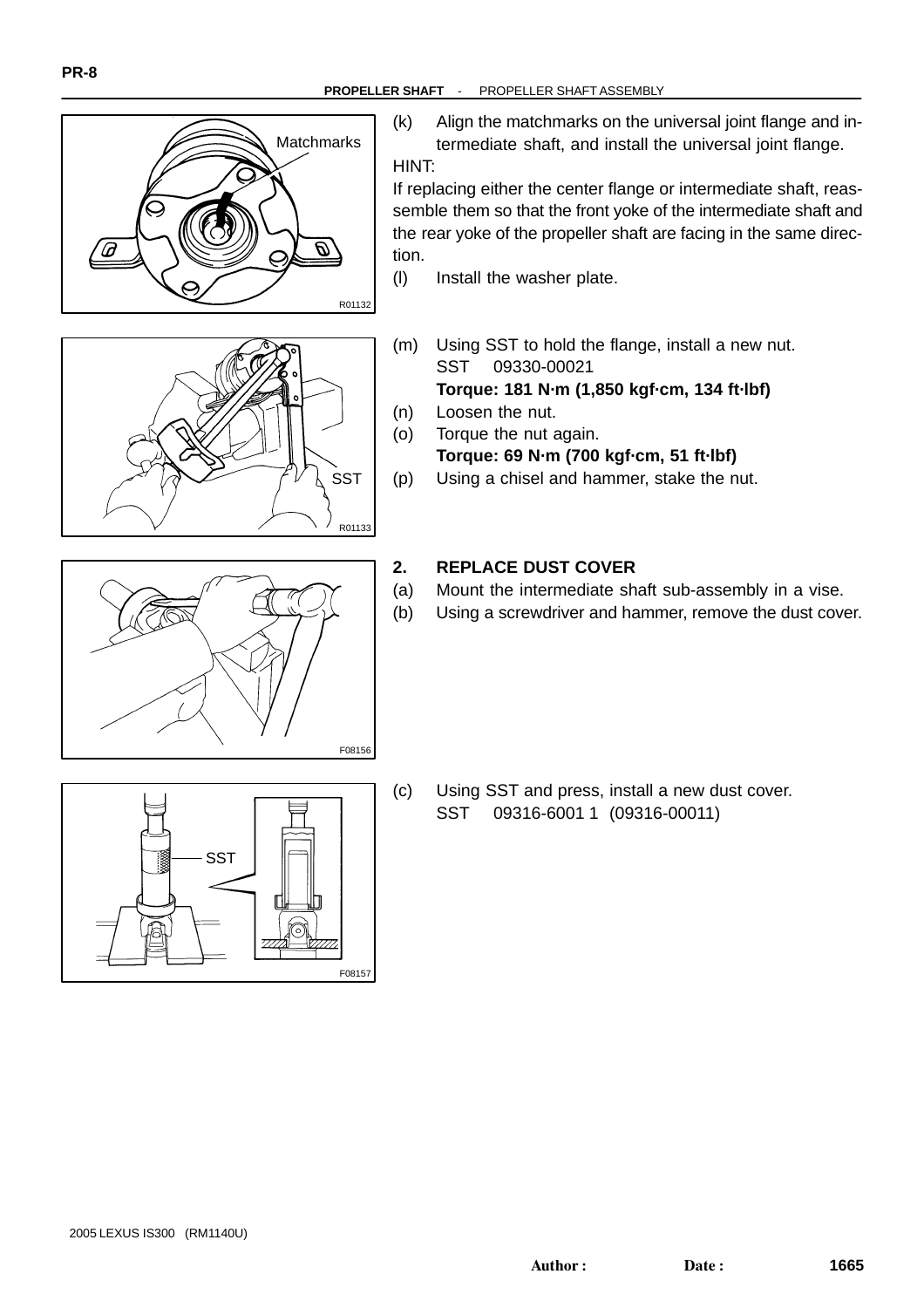

# **REASSEMBLY**

## **REASSEMBLE PROPELLER SHAFT**

(a) Assemble the propeller shaft, align the matchmarks on the universal joint flange and propeller shaft flange, and connect the flanges with the 4 bolts, washers and nuts. (b) Torque the 4 nuts.

**Torque: 74 N·m (750 kgf·cm, 54 ft·lbf)**

#### HINT:

Assemble the propeller shaft so that each joint faces in the direction as shown in the illustration.



PR05G-03

**PR-9**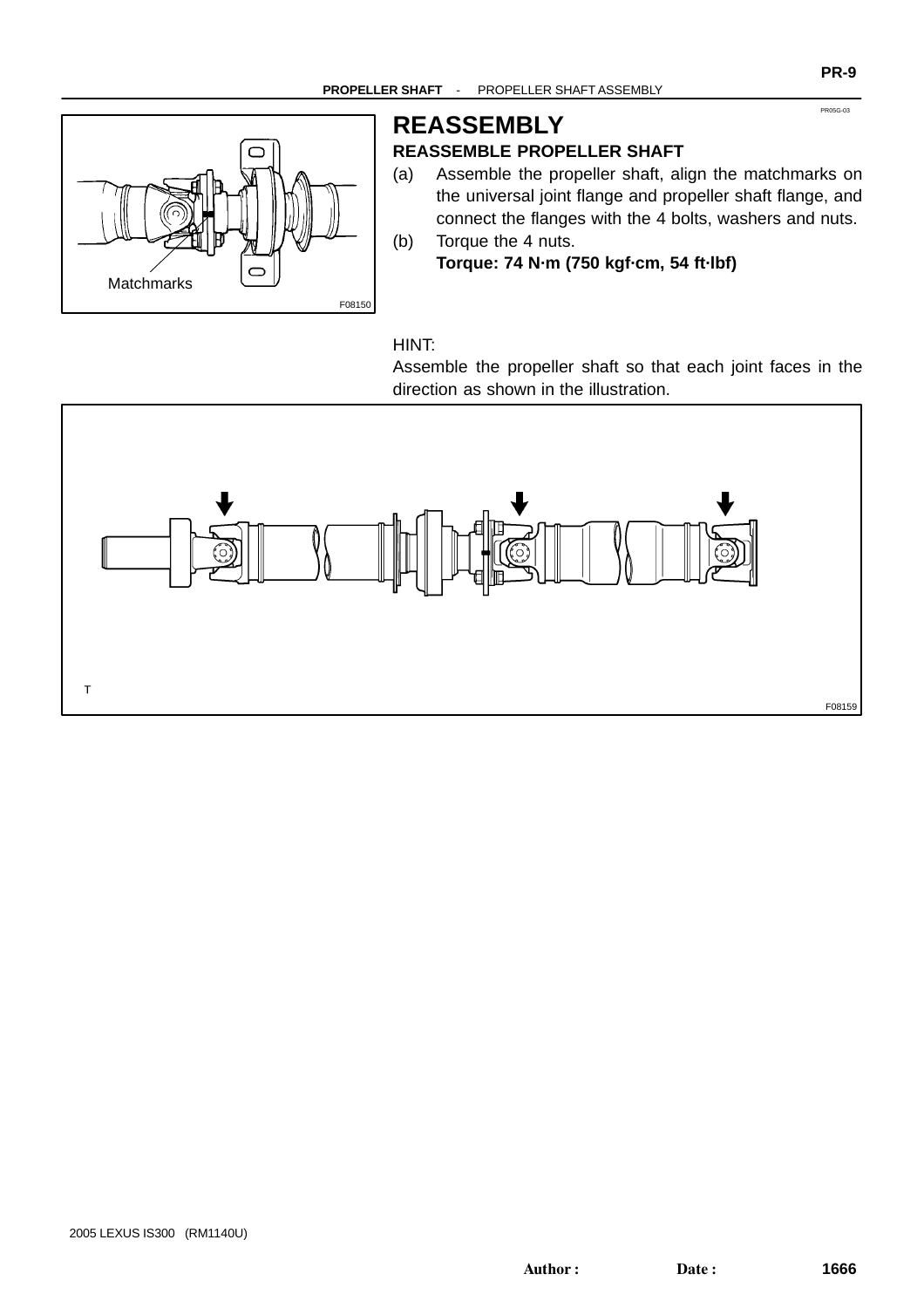



## **INSTALLATION**

- **1. INSTALL PROPELLER SHAFT**
- (a) Remove the SST. SST 09325-20010

(b) Insert the propeller shaft assembly to the transmission. **NOTICE:**

PR05H-04

**Support the center support bearing by hand so that the transmission and intermediate shaft, and propeller shaft and differential, remain in a straight line.**

(c) Temporarily install the 2 center support bearing set bolts with the adjusting washers.

HINT:

F08148

Use the adjusting washers which were removed.

(d) Align the matchmarks on the differential companion flange and propeller shaft, and install the propeller shaft on the differential with the 4 bolts, washers and nuts. **Torque: 74 N·m (750 kgf·cm, 54 ft·lbf)**



**Matchmarks** 

(e) Torque the 2 center support bearing set bolts. **Torque: 49 N·m (500 kgf·cm, 36 ft·lbf)** HINT:

Adjust the center support bearing to keep the dimension, as shown with the vehicle in the unladen condition.

Under the same condition, check if the center line of the center support bearing is at right angles to the shaft axial direction.

- **2. INSTALL EXHAUST PIPE ASSEMBLY**
- (a) Connect the exhaust pipe assembly to the 4 O-rings.
- (b) Install the exhaust pipe assembly with 2 new gaskets, 5 bolts, pipe support bracket, retainer and nut. **Torque: 62 N·m (632 kgf·cm, 46 ft·lbf)**
- (c) Connect the heated oxygen sensor. **Torque: 44 N·m (450 kgf·cm, 33 ft·lbf)**
- **3. INSTALL NO. 1 REAR FLOOR BOARD**
- **4. INSTALL LH FRONT FLOOR CENTER COVER**
- **5. INSTALL NO. 1 AND NO. 2 ENGINE UNDER COVERS**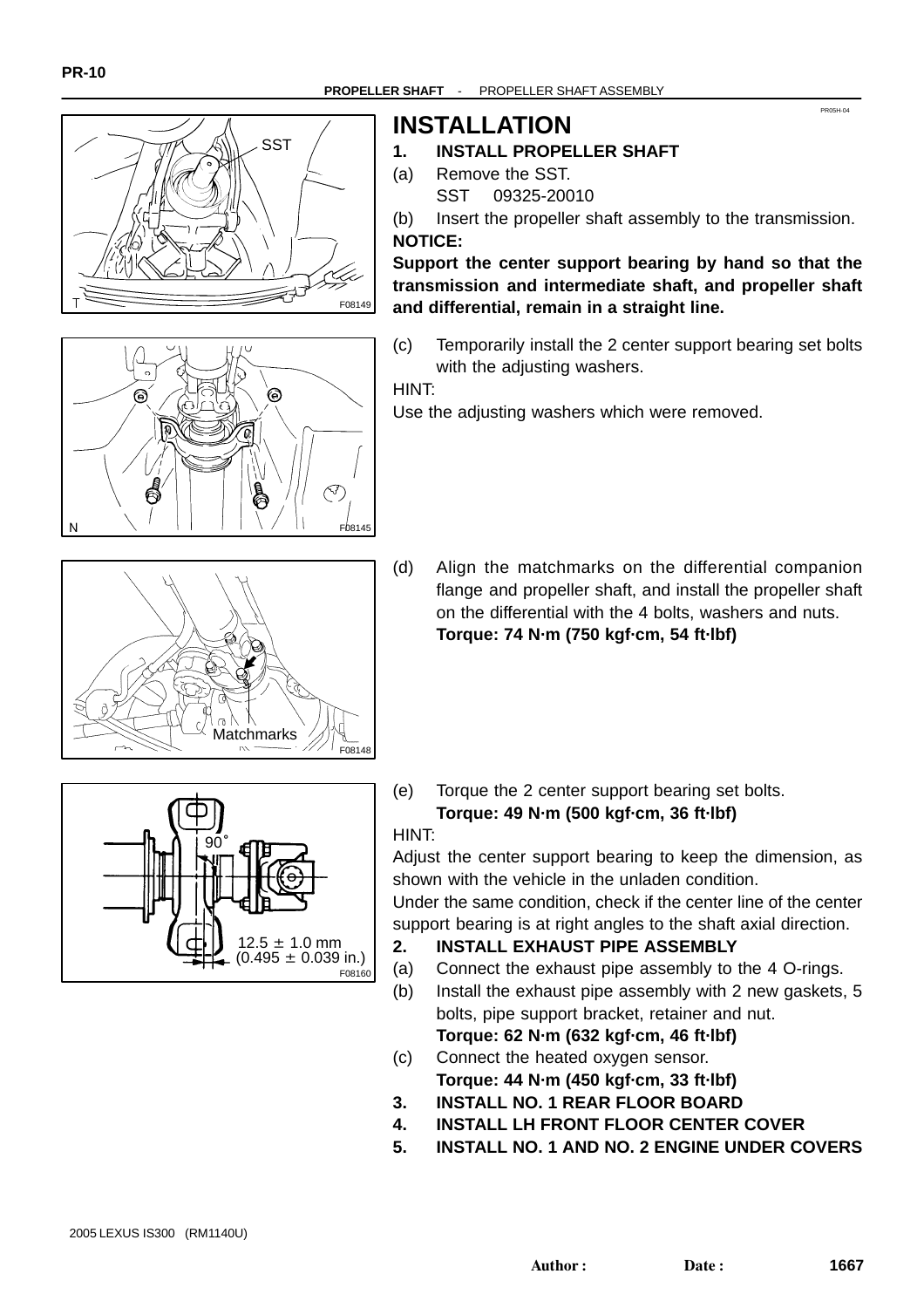# **JOINT ANGLE ADJUSTMENT**

## **NOTICE:**

**When doing operations which involve the removal and installation of the propeller shaft, always check the joint. Make adjustments if necessary.**

- **1. STABILIZE PROPELLER SHAFT AND DIFFERENTIAL**
- (a) Turn the propeller shaft several times by hand to stabilize the center support bearing.

(b) Using a jack, raise and lower the differential to stabilize the differential mounting cushion.

- **2. CHECK JOINT ANGLE OF NO. 2 JOINT AND NO. 3 JOINT**
- (a) Using SST, measure the installation angle of the intermediate shaft and propeller shaft.
	- SST 09370-50010
- (b) Using SST, measure the installation angle of the differential.

SST 09370-50010

HINT:

R06879

R06880

R01139

**SST** 

Measure the installation angle by placing the SST in the position, as shown in the illustration.

SST







PR05I-0<sup>1</sup>